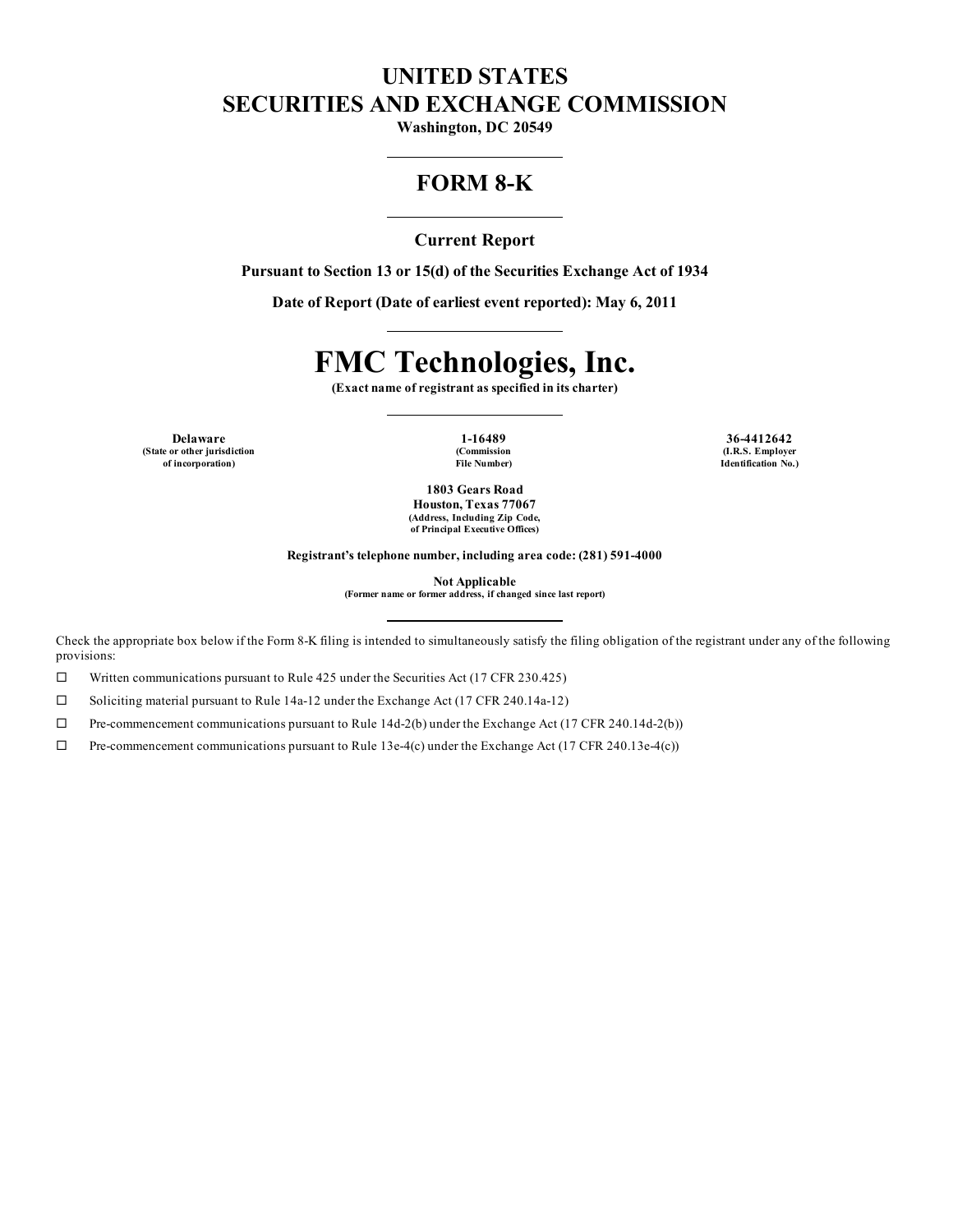#### **Item 5.07 Submission of Matters to a Vote of Security Holders**

The Annual Meeting of Stockholders was held on May 6, 2011, for the purpose of electing four directors, ratifying the appointment of KPMG LLP as the independent registered public accounting firm for the Company for 2011, voting on the Company's 2011 Executive Compensation Program, voting on how often the stockholders will be asked to approve the Company's Executive Compensation Priogram, authorizing the amendment of our Amended and Restated Certificate of Incorporation to increase the number of authorized shares of common stock from 300 million shares to 600 million shares and voting on any other business properly brought before the meeting.

All of the nominees for directors, as listed in the proxy statement, were elected by the following votes:

| C. Maury Devine       | For: 96,968,460 votes<br>Against: 2,690,952 votes<br>Abstain: 196,125 votes |
|-----------------------|-----------------------------------------------------------------------------|
| John T. Gremp         | For: 98,574,889 votes<br>Against: 1,118,419 votes<br>Abstain: 162,229 votes |
| Thomas M. Hamilton    | For: 96,770,044 votes<br>Against: 2,897,064 votes<br>Abstain: 188,429 votes |
| Richard A. Pattarozzi | For: 97,236,793 votes<br>Against: 2,424,108 votes<br>Abstain: 194,636 votes |

The following directors' terms of office continued after the meeting: Mike R. Bowlin, Philip J. Burguieres, Eleazar de Carvalho, Thorleif Enger, Claire S. Farley, Peter D. Kinnear, Edward J. Mooney, Joseph H. Netherland and James M. Ringler.

The proposed ratification of the appointment of KPMG LLP as the independent registered public accounting firm for the Company for 2011 was approved by the following votes:

|                                                                                                          | <b>POL. 94,330,010</b><br>Against: 9,510,683<br>Abstain: 180,040                    |
|----------------------------------------------------------------------------------------------------------|-------------------------------------------------------------------------------------|
| The Company's 2011 Executive Compensation Program was approved by the following votes:                   |                                                                                     |
|                                                                                                          | For: 98,794,405<br>Against: 729,754<br>Abstain: 331,378                             |
| The Company's Executive Compensation Program was approved to be voted on by the stockholders every year: |                                                                                     |
|                                                                                                          | 1 Year: 60,866,793<br>2 Years: 1,199,268<br>3 Years: 37,609,405<br>Abstain: 180,071 |

The amendment to the Company's Amended and Restated Certificate of Incorporation to increase the number of authorized shares of common stock from 300 million shares to 600 million shares was approved:

> For: 94,078,783 Against: 9,942,230 Abstain: 205,720

For: 94,536,010

i